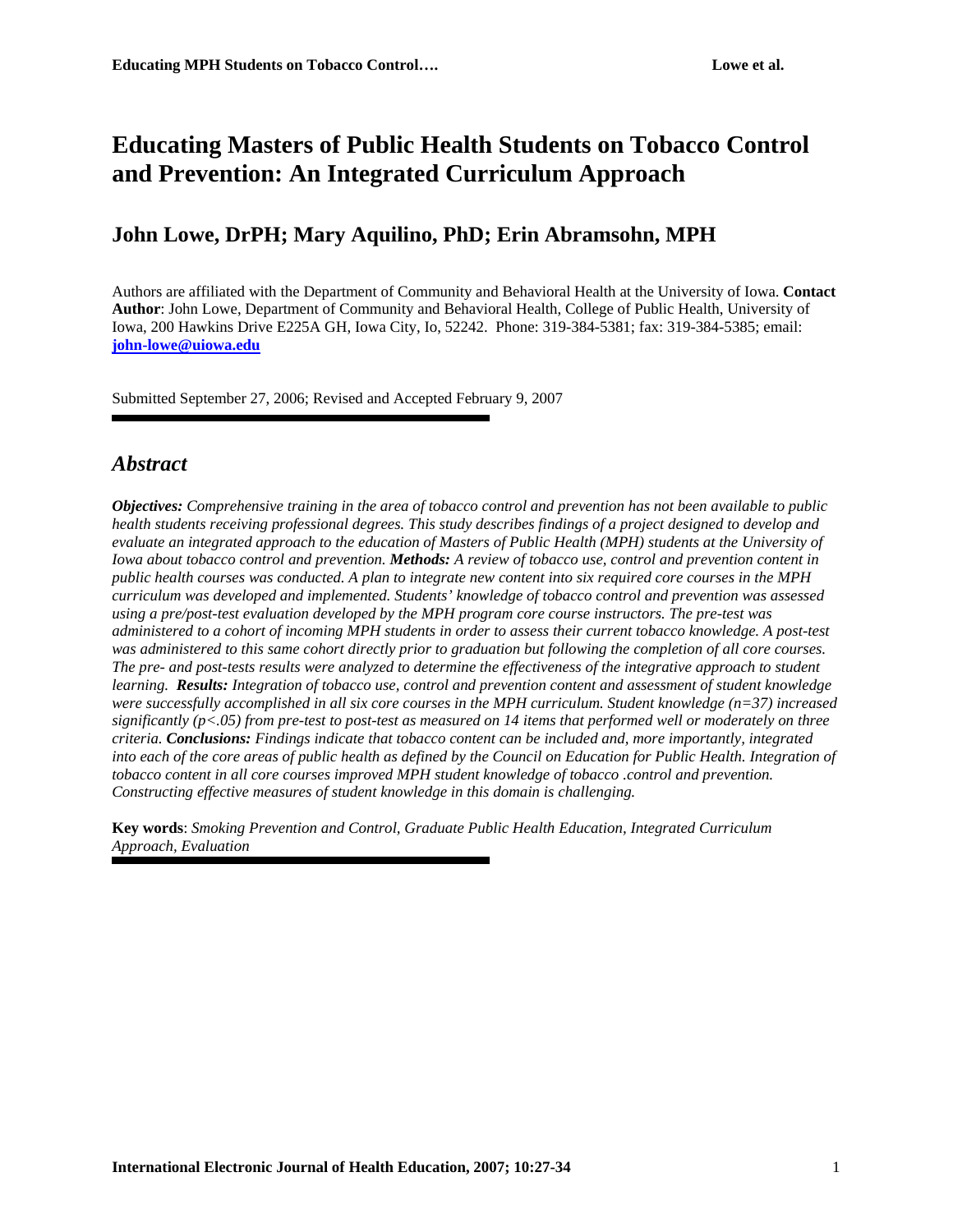## **Introduction**

In the United States, there is a need to provide education to medical, public health, and allied health students regarding tobacco prevention and control. Although a number of education programs cover tobacco control and prevention, attention to the number one public health problem by most health sciences academic institutions has been minimal.<sup>1</sup>

Surveys conducted in both nursing and medical schools indicate a wide variation of information and time spent on tobacco education. $2-5$  Most of the training focused on cancer risk and the health consequences but do not require tobacco education. Medical schools do not require clinical training in smoking cessation techniques.<sup>5</sup> Programs offering tobacco training vary from several minutes to as many as 12 hours of instruction, with most providing one hour or less. Thirty-one percent of medical schools surveyed averaged less than one hour per year of instruction regarding smoking cessation techniques during four years of medical school. Only a few medical schools surveyed reported providing three or more hours of clinical smoking cessation instruction in the third (14.7%) and fourth (4.9%) vears. $1, 6$ 

Comprehensive training in the area of tobacco control and prevention has not been readily available to public health students receiving professional degrees. To address the topic of tobacco control with Master of Public Health students at the University of Iowa, an integrative approach by providing tobacco education throughout the core curriculum for Master of Public Health (MPH) students was developed. This approach focused on providing tobacco education in each of the six core courses that all MPH students are required to take at this university to achieve their degree. These six core disciplines included Biostatistics, Epidemiology, Environmental Health, Health Management and Policy, Health Promotion and Disease Prevention, and Public Health Practice. Each department in the College of Public Health is responsible for at least one core course. Course materials were developed to teach basic concepts of public health practice using tobacco as an example to illustrate the utility of a specific practice skill.

## **Methods**

In fall 2003, all public health courses at the University of Iowa were reviewed to determine if and to what extent they addressed the use, prevention and control of tobacco. Specific attention was given to the six required core courses of the MPH Program. The review of courses was conducted at three levels by: 1) interviewing each department head; 2) interviewing individual course instructors; and 3) examining syllabi for each course. Results of this review indicated that tobacco use, control and prevention was being addressed specifically in only one course and briefly mentioned in two. Thus, an integrated approach to providing tobacco education in each of the six core courses (Biostatistics, Epidemiology, Public Health Practice, Environmental Health, Health Management and Policy, and Health Promotion/ Disease Prevention) was developed and implemented. MPH student knowledge regarding tobacco was assessed prior to and following content integration.

### *Development and Implementation of Tobacco Content*

Through a series of meetings, departmental instructors of the core courses developed disciplinespecific tobacco material for their respective core course. Following a review of the literature in each core discipline, a content outline of information to be delivered to students was constructed. The primary instructional strategy was to incorporate tobacco use, control and prevention content to illustrate concepts currently being taught. For example, in biostatistics the data used to calculate mean, medians, and variance was from a recent statewide tobacco survey conducted by the state health department. Results were discussed in light of health implications for society. In epidemiology, the same survey data was used to compute tobacco use prevalence and to discuss the comparison of the state's smoking rates with those of other states. In health care management, tobacco polices were used to discuss how health policies were created, implemented and enforced. Each instructor was compensated monetarily for time and effort to modify class examples to include tobacco use, control or prevention information.

### *Evaluation of Students' Knowledge*

A pre/post-test was developed by the core course instructors. Each instructor based their set of questions on the information to be presented in their respective classes over the semester. Topics included tobacco knowledge, attitudes regarding tobacco control policy, tobacco-related morbidity and mortality, tobacco use prevalence, and smoking cessation counseling. The instructors contributed equal numbers of items that were then combined to develop the initial test. The pre-test was administered to the cohort of all new, incoming MPH students at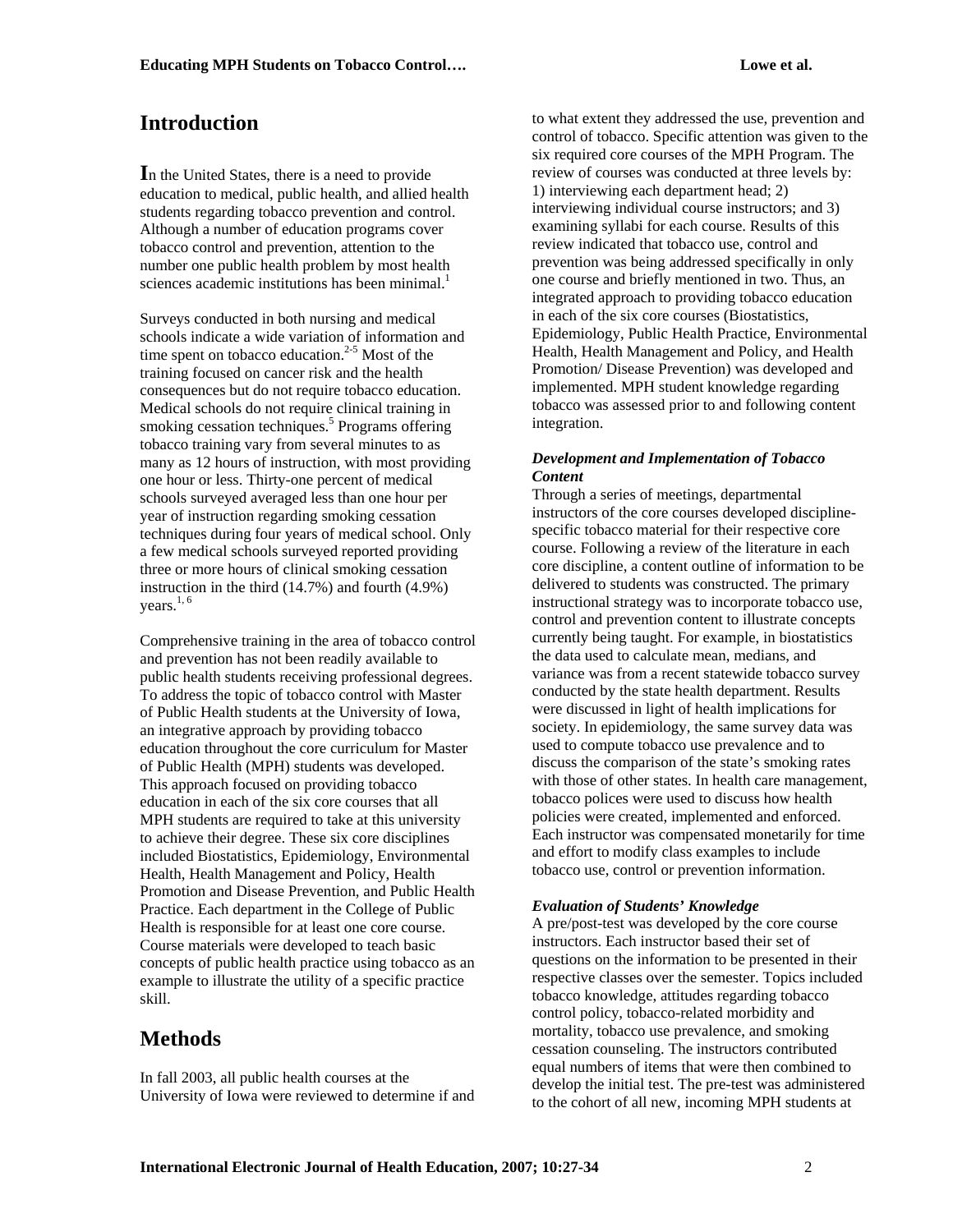the start of each core class in fall 2003. This cohort was followed through all six core classes until graduation. A post-test was administered to the same MPH cohort directly prior to graduation but following the completion of all core courses. Since several core courses are taught by different faculty across semesters, an additional section was added to the post-test to ascertain course instructor. Both pretest and post-test surveys were administrated in paper form.

#### *Properties of the Knowledge Instrument*

The instrument consisted of 22 multi-choice questions with either four or five choices from which the student could select the correct response. Item analysis was used to examine the psychometric properties of the knowledge instrument. Three specific item analyses were performed, including difficulty analysis, discrimination analysis, and distractor analysis. Table 1 provides a summary of the item analysis, which includes each item's difficulty index, point-biserial correlation coefficient, distractor analysis, and overall performance rating. Items judged as performing well or moderately met either all or two of the following criteria: (1) moderate in difficulty (i.e., difficulty index of .20 to  $.80$ ); (2) point-biserial >.20; and, (3) included plausible and attractive distractors. The results of the original set of 22 questions indicated poor overall internal consistency based on average inter-item correlation, with a Cronbach's Alpha of only .222. When the eight items that performed poorly were removed, the Cronbach's Alpha increased to a moderate level of .400. A total of 14 questions were used in the analysis to determine pre/post-test score differences.

### **Results**

#### *Sample*

Forty five MPH students completed the pre-test, and were contacted to complete the post-test. Three of the 45 students had withdrawn from the MPH program before they were contacted for the post-test, three had changed degree programs, and two students had not given enough information (name) to be contacted for the post-test. All 37 possible MPH students were contacted by email and or mail multiple times. Completed post-tests were obtained from 27 of the 37 students (response rate=73.0%). This remaining sample (n=27) was used for all pre- and post-test analyses. The average time between pre-test and post-test was two years. A total of 20 out of 27 students (74.1%) were female. The mean age for this cohort was 32.3 and ranged from 24 to 58 years old.

#### *Integration of Tobacco Course Materials into Core Course*

All instructors that were teaching core requirements to the MPH program were interviewed to determine difficulties in their teaching the new integrated tobacco materials. All were able to achieve integration of tobacco materials, yet this did require additional effort to replace current handouts and PowerPoint slides. An audit of the course activities following implementation indicate that tobacco content was integrated into all six core courses.

#### *Changes in Knowledge by MPH Students*

A pre-test/post-test comparison was obtained using a paired t-test of student scores among the 14 questions that performed moderately or well (please see table one). Results indicated that students answered questions correctly at a significantly higher level at post-test (mean 6.3, SD 2.1) compared to pre-test (mean 6.0, SD 2.1) ( $p<0.05$ ). In the pre-test, scores ranged from a minimum of five (22.7%) correct to a maximum of 13 (59.1%) correct. In the post-test scores ranged from a minimum of six (27.3%) correct to a maximum of 16 (72.7%) correct. Further analysis of the scores by gender and Public Health specialty area was not conducted due to small sample sizes.

Additional analysis investigating pre/post test scores was conducted using only test items that performed well on all three factors. Five items in the pre/posttest that were judged as having performed well included: (a) knowledge of high school smoking rate (i.e., Item 8); (b) knowledge of effectiveness of excise tax (i.e., Item 12); (c) knowledge of effective tobacco control strategies (i.e., Item 13); (d) knowledge of deaths from secondhand smoke (i.e., Item 18); and (e) knowledge of productivity losses from smoking (i.e., Item 21 (see table two). In the analyses, items were considered only as dichotomous variables (i.e., incorrect=0, correct=1), and the overall knowledge scale was computed as the sum of the five knowledge items. Results of univariate analyses on the five high-performance items at baseline and post-instruction indicated a significant change in the students' knowledge (p<.05).

### **Discussion**

This study described findings of a project that was designed to develop and evaluate an integrated approach to the education of Masters of Public Health students about tobacco use, control and prevention. One outcome of our study was that tobacco content could be included and, more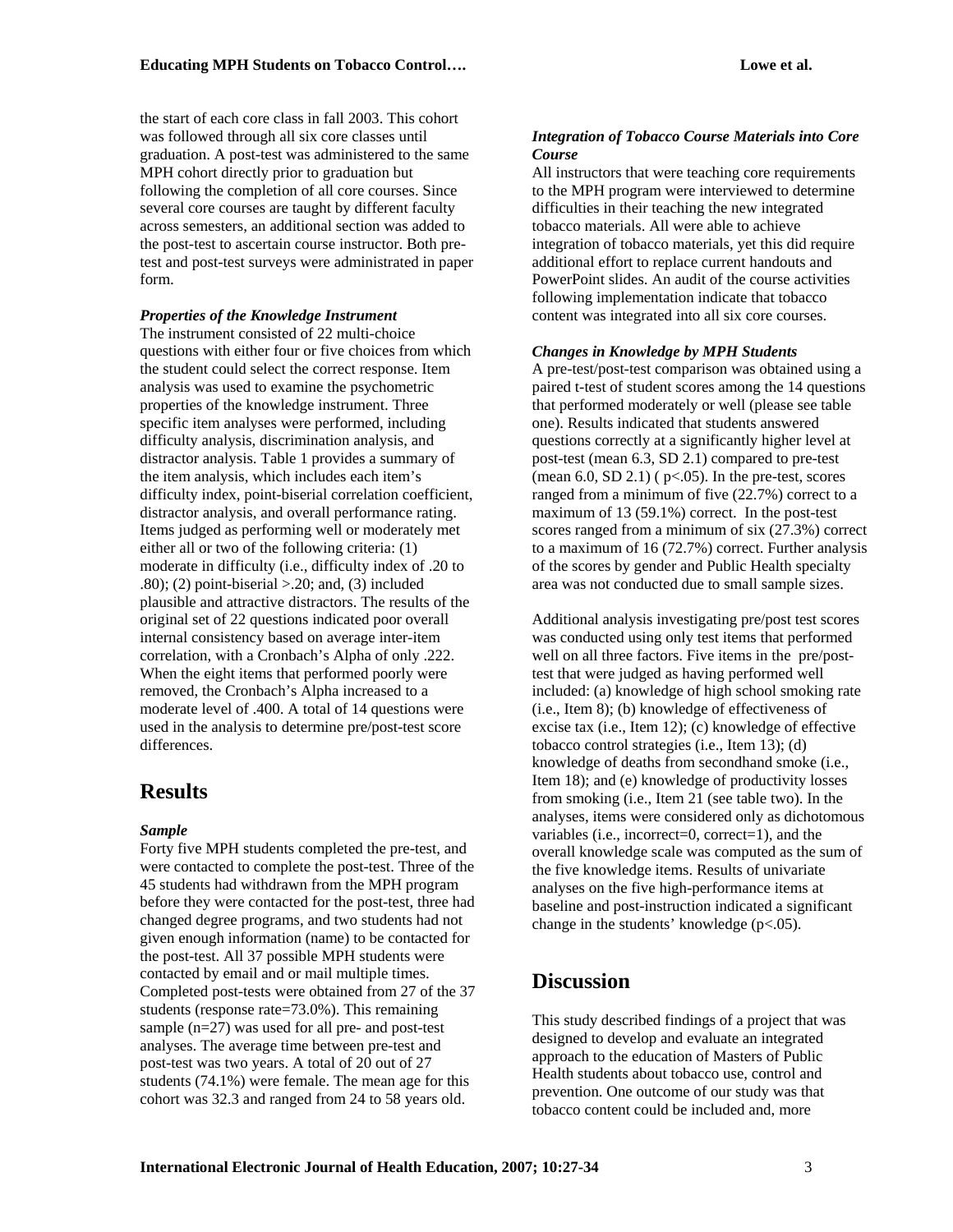importantly, integrated into each of the core areas of public health as defined by the Council on Education for Public Health. The second outcome of this project was to determine if an integrated approach could increase the knowledge level of students regarding tobacco prevention and control. Both of these outcomes should be replicable in other schools that offer MPH degrees, as integration of tobacco content principally builds on the current curriculum structure of a program. The integration of tobacco content must be a commitment of the school to address the leading risk factor of premature death in developed countries

This project demonstrated that critical tobacco use, control and prevention information can be integrated into the educational program of Masters of Public Health students, and that students can master this information. The efforts of The University of Iowa College of Public Health to provide tobacco education to all MPH students taking core classes represent successes and challenges that should be addressed by future curriculum development initiatives in this area. The success is that without disrupting or restructuring the curriculum, tobacco information can be incorporated into individual courses. This system-wide approach to providing information on the number one health-related concern in the US today can be accomplished. The challenge is to sustain this activity as new instructors inherit these courses and may not continue to update and provide the tobacco information.

One key question for future work is to determine whether increased knowledge in the area of tobacco control may or may not relate to MPH students' becoming better public health professionals. Although this question is yet to be answered, there is also a concurrent need for program developers to continually monitor trends and information that the new public health practitioner will need to master in order to meet the demands of working in the profession in the next five to ten years.

The findings of our study also highlight specific academic issues that should be addressed as this and other MPH educational programs targeting tobacco control and prevention are further developed. First, our findings from the item analysis of the knowledge instrument reflect the difficulty in constructing valid evaluation tools. Our analysis indicated that less than one-quarter of the items developed by faculty to evaluate the program were judged as performing well, in that they were moderate in difficulty, distinguished reasonably well between high and low scorers, and possessed plausible distractors.

Consequently, performance related to only one aspect of the new integrated curriculum, knowledge of effectiveness of excise tax, was found to improve significantly. Second, this study points to the need for further research assessing the impact of an integrated curriculum on students' public health practice during and after completion of the MPH program.

Kirkpatrick<sup>10</sup> described a four-level model for training evaluation that has been used in several fields and disciplines, and this model could be useful to future efforts aimed at developing and evaluating the impact of tobacco control and prevention curricula. Kirkpatrick's model specifies four levels of outcomes that should be included in the assessment of various types of educational and training programs. These four levels include: (a) Level 1– students' reactions to the program (i.e., satisfaction); (b) Level 2–knowledge outcomes associated with the program; (c) Level 3–transfer of learning (i.e., changes in behavior or practice); and, (d) Level 4– results (i.e., impact on distal outcomes such as community health). In the case of institutions attempting to develop integrated curricula focusing on tobacco control, the latter outcomes draw attention to the need for documentation of whether training programs result in community-level impacts, such as increased adoption of evidence-based practices by communities and the creation of multi-component initiatives that attempt to promote community-level norms, attitudes, and behaviors against tobacco use by changing socio-political and physical environments. The real evaluation will be on this integrated approach to influence public health practice.

## **Acknowledgements**

Funding to conduct this study was through the Association of Schools of Public Health and the American Legacy Foundation and in part by a grant from the U.S. Department of Health and Human Services, Centers for Disease Control and Prevention (CDC) to the University of Iowa's Prevention Research Center (grant number: U48/CCU720075). The Authors views in this manuscript and materials produced do not necessarily represent the views of ASPH, Legacy, American Legacy Foundation staff, or Legacy's Board of Directors.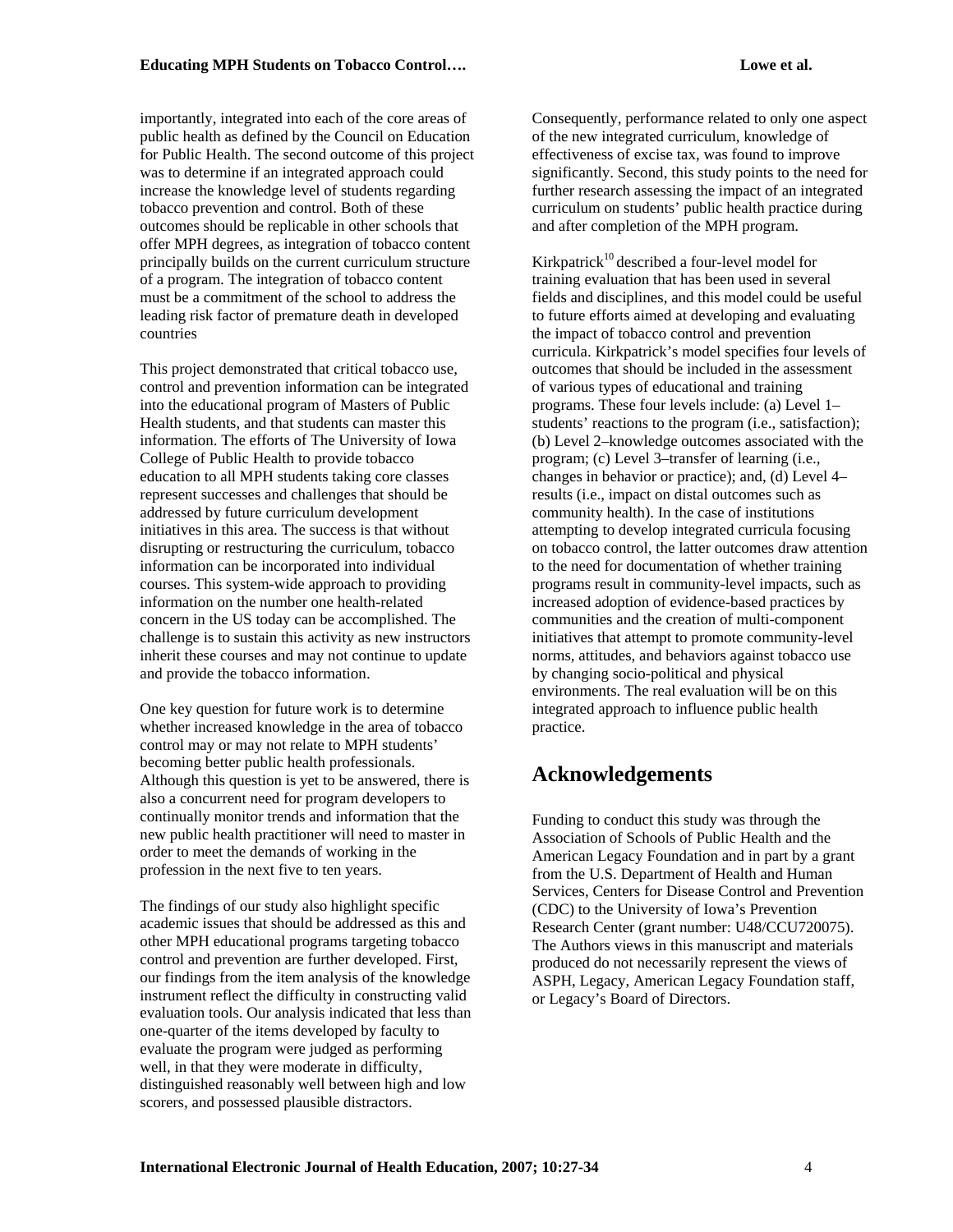## **References**

1. Heath J, Andrews J, Thomas SA, et al. Tobacco dependence curricula in acute care nurse practitioner education. *Am J Crit Care.* 2002; 11(1):27-33. 2. Montalto NJ, Ferry LH, Stanhiser T. Tobacco dependence curricula in undergraduate osteopathic medical education. *J Am Osteopath Assoc.* 2004; 104(8):317-323. 3. Ferry LH, Grissino LM, Runfola PS. Tobacco dependence curricula in U.S. Undergraduate Medical Education. *JAMA*. 1999; 282(9):825-829. 4. Richmond RL, Debono DS, Larcos D, et al. Worldwide survey of education on tobacco in medical schools. *Tob Control*. 1998; 7(3):247-252. 5. Weintraub TA, Saitz R, Samet JH. Education of preventive medicine residents: alcohol, tobacco, and other drug abuse. *Am J Prev Med.* 2003; 24(1):101-105. 6. Kraatz ES, Dudas S, Frerichs M, et al. Tobacco-related instruction in undergraduate nursing education in Illinois. *J Nurs Educ*. 1998; 37(9):415-417. 7. Green BF, Crone CR, Folk VG. A method for cohorting differential distractor functioning. *J Ed Meas.* 1989; 26(2):147- 160. 8. Haladyna TM. *Developing and validating multiple-choice test items.* 2nd ed. Mahwah, NJ: Lawrence Erlbaum Associates; 1999. 9. Rudner LM, Getson PR, Knight DL. Biased item detection techniques. *J Educ Stat.* 1980; 5(3):213-233. 10. Kirkpatrick DL. *Evaluating training programs.* San Francisco, CA: Berret-

Koehler, Inc; 1998.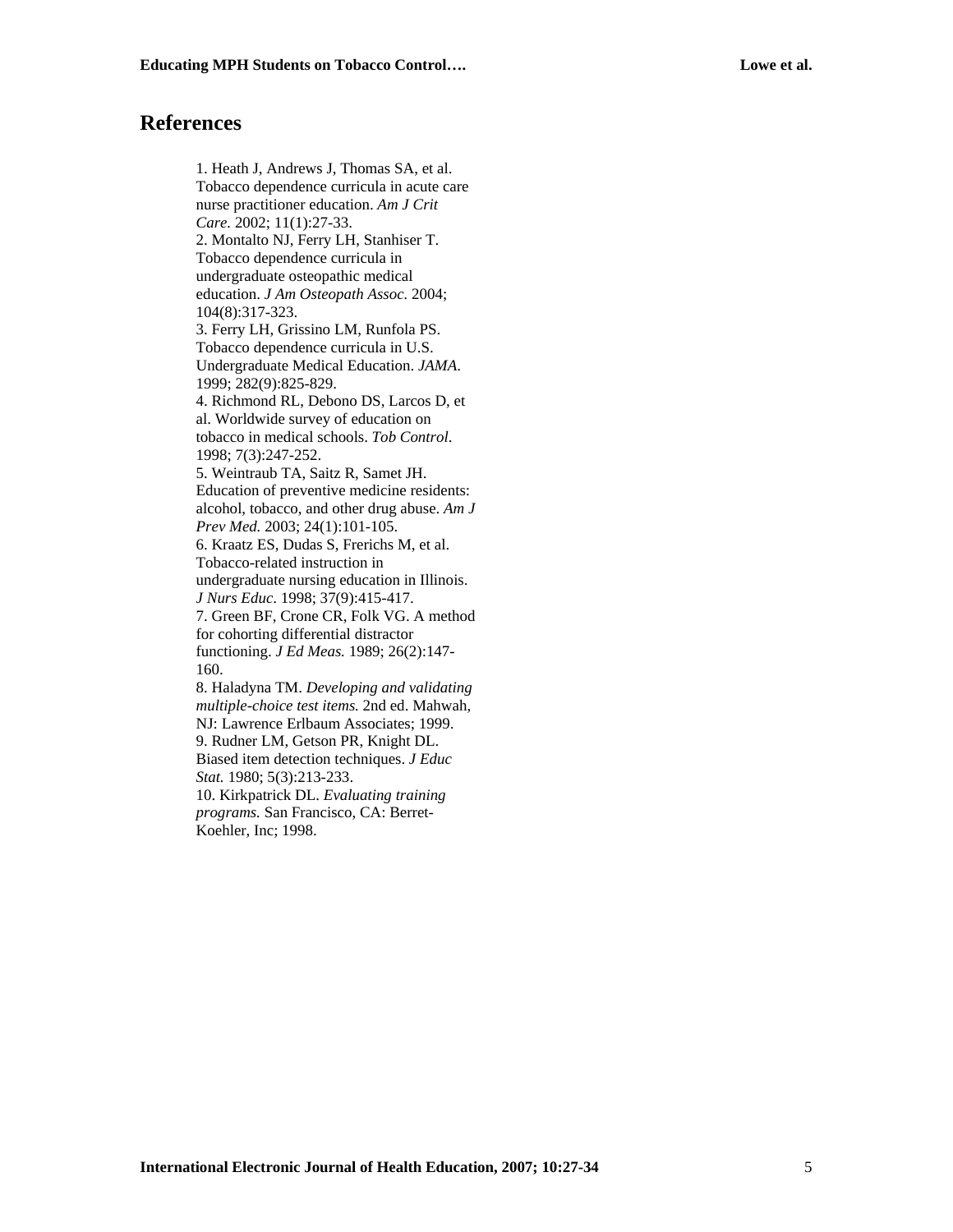### Lowe et al.

**Table 1**. Item Analysis Summary Difficulty Index, Point-Biserial Correlation Coefficient, Distractor Analysis, and Overall Performance of Knowledge Assessment Items

| <b>Item</b> |                                                                                                                                                                                                                                                                                                              | Difficulty<br>Index | Point-Biserial<br>Coefficient | Distractor<br>Analysis<br>$X^2$ Value | Overall<br>Performance  |
|-------------|--------------------------------------------------------------------------------------------------------------------------------------------------------------------------------------------------------------------------------------------------------------------------------------------------------------|---------------------|-------------------------------|---------------------------------------|-------------------------|
| 1.          | Which of the following determinants of health is/are associated with smoking<br>behaviors                                                                                                                                                                                                                    | .87                 | .11                           | 2.10                                  | Performed<br>poorly     |
| 2.          | The public health system tool, Mobilizing for Action through Planning and<br>Partnerships (MAPP), has as a primary goal the formation of an action<br>committee to direct community interventions to reduce smoking                                                                                          | .22                 | .26                           | 3.18                                  | Performed<br>moderately |
| 3.          | The Master Settlement Agreement (MSA) required that the states' Attorney<br>Generals use those proceeds to develop new and more effective smoking<br>cessation programs in the United States                                                                                                                 | .43                 | .15                           | .09                                   | Performed<br>poorly     |
| 4.          | In the United States, what percentage of cases of lung cancer among smokers<br>can be attributed to smoking                                                                                                                                                                                                  | .70                 | .19                           | 2.78                                  | Performed<br>poorly     |
| 5.          | Annually, the greatest number of deaths in the United States is attributed to                                                                                                                                                                                                                                | .97                 | .21                           | .87                                   | Performed<br>moderately |
| 6.          | According to the National Center for Health Statistics, in 2001 the prevalence<br>rate of current cigarette smoking (smoking some days or everyday during the<br>past 30 days and smoking at least 100 cigarettes in a lifetime) by persons 18<br>years of age and older in the United States was closest to | .68                 | .21                           | 1.13                                  | Performed<br>moderately |
| 7.          | Smoking is considered a confounding variable for which of the following<br>correlations                                                                                                                                                                                                                      | .43                 | .19                           | 2.61                                  | Performed<br>poorly     |
| 8.          | According to the 2001 CDC Youth Risk Behavior Surveillance Summary, the<br>prevalence rate of current smoking (cigarette use in the past 30 days) among<br>high school students in the United States was closest to                                                                                          | .32                 | $.42**$                       | $6.37*$                               | Performed well          |
| 9.          | According to the 2001 Iowa Behavioral Risk Factor Surveillance System, the<br>prevalence rate of current smoking (smoking some days or everyday during the<br>past 30 days and smoking at least 100 cigarettes in a lifetime) among adult                                                                    | .62                 | .24                           | 3.15                                  | Performed<br>moderately |

Iowans was closest to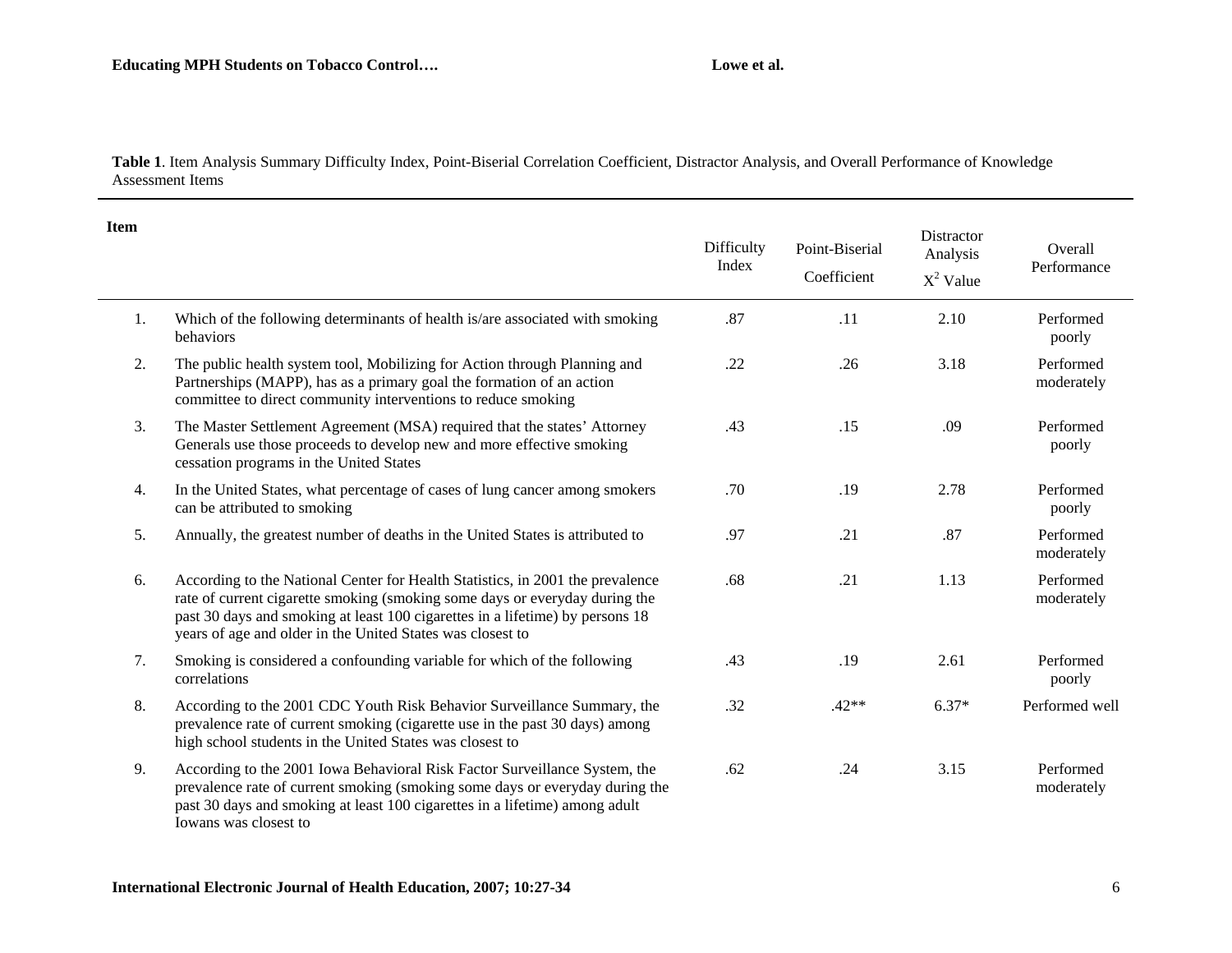| <b>Item</b> |                                                                                                                                                                                                                                | Difficulty<br>Index | Point-Biserial<br>Coefficient | Distractor<br>Analysis<br>$X^2$ Value | Overall<br>Performance  |
|-------------|--------------------------------------------------------------------------------------------------------------------------------------------------------------------------------------------------------------------------------|---------------------|-------------------------------|---------------------------------------|-------------------------|
| 10.         | According to the 2002 IDPH Youth Tobacco Survey Report, the prevalence rate<br>of current smoking (cigarette use in the past 30 days) among high school<br>students in Iowa was closest to                                     | .35                 | .26                           | 4.68                                  | Performed<br>moderately |
| 11.         | According to the 2002 IDPH Youth Tobacco Survey Report, the prevalence rate<br>of current smoking (cigarette use in the past 30 days) among middle school<br>students in Iowa was                                              | .32                 | $-.11$                        | 2.05                                  | Performed<br>poorly     |
| 12.         | What do experts agree is the most effective tobacco control strategy                                                                                                                                                           | .41                 | .38                           | $6.57*$                               | Performed well          |
| 13.         | Which of the following has been demonstrated to be an ineffective mean of<br>tobacco control                                                                                                                                   | .46                 | .22                           | $7.71*$                               | Performed well          |
| 14.         | As a counselor, in which "stage of change" would you provide information to a<br>client on reasons for quitting                                                                                                                | .08                 | .32                           | 8.28**                                | Performed<br>moderately |
| 15.         | The Surgeon General (2000) reports that nearly 70% of American smokers<br>make at least one outpatient visit each year. Approximately what percentage of<br>smokers received cessation advice from their health care providers | .22                 | $.46**$                       | 4.52                                  | Performed<br>moderately |
| 16.         | The average annual mortality-related productivity losses attributable to smoking<br>for adults and infants in the United States is                                                                                             | .14                 | .26                           | 1.01                                  | Performed<br>poorly     |
| 17.         | What is the most remarkable factor that weakened the tobacco industry as an<br>interest group and their influence on health policy and health care delivery                                                                    | .49                 | .29                           | 2.20                                  | Performed<br>moderately |
| 18.         | There are approximately 440,000 annual smoking-attributable cancer deaths. Of<br>those, how many deaths are attributed to exposure from secondhand smoke                                                                       | .41                 | $.45**$                       | 9.35**                                | Performed well          |
| 19.         | Which one of the following statements is FALSE                                                                                                                                                                                 | .27                 | $.33**$                       | 5.06                                  | Performed<br>moderately |
| 20.         | Which one of the following is a FALSE statement concerning Environmental<br>Tobacco Smoke (ETS)                                                                                                                                | .78                 | .14                           | .46                                   | Performed<br>poorly     |
| 21.         | Which of the following class of hazards is in tobacco smoke                                                                                                                                                                    | .54                 | $.34**$                       | $6.36**$                              | Performed well          |
| 22.         | What adverse health effects in young children are known to be associated with<br>exposure to environmental tobacco smoke                                                                                                       | .16                 | $-.01$                        | 1.24                                  | Performed<br>poorly     |

\* p < .10. \*\* p < .05.